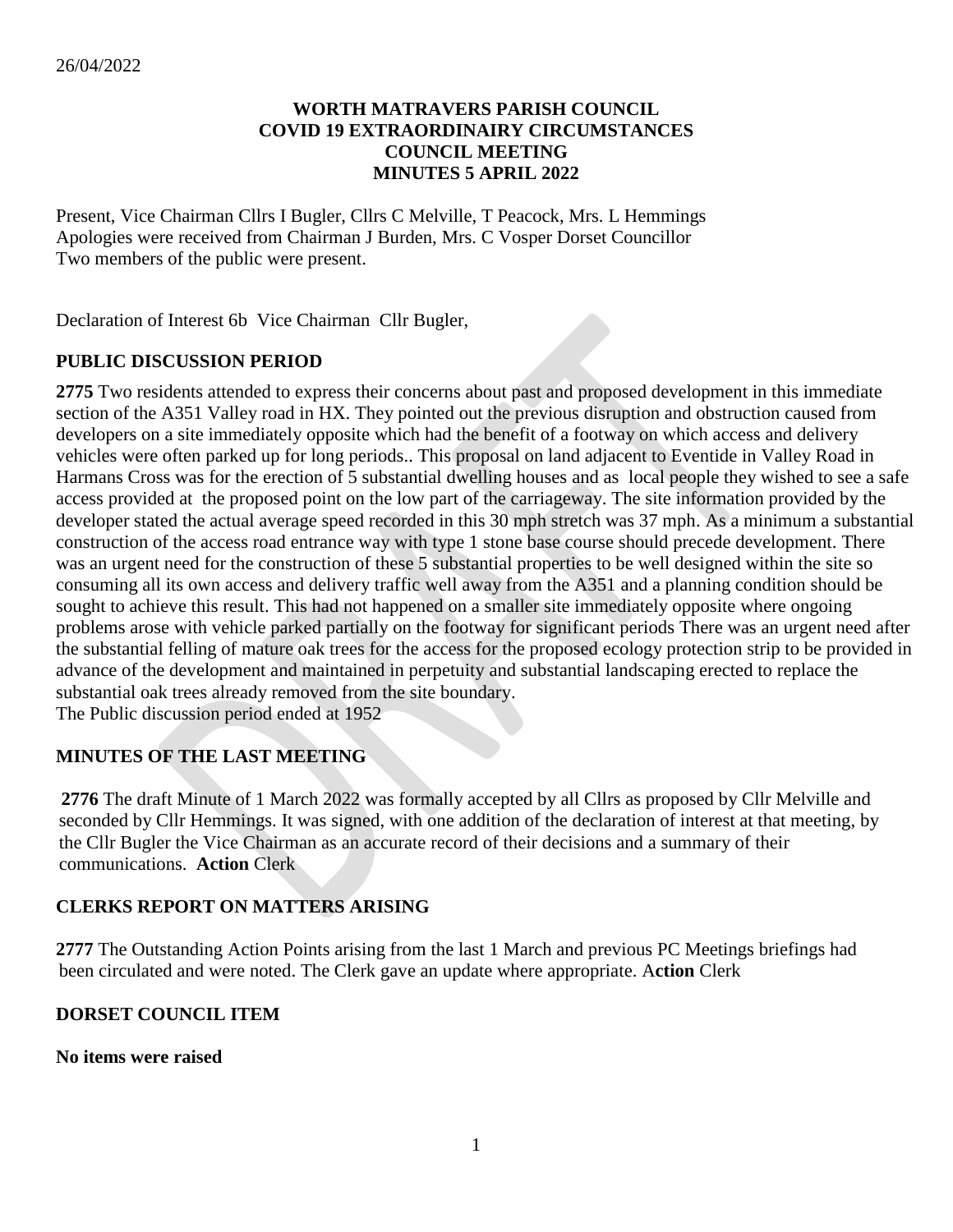#### 26/04/2022

## **CORRESPONDENCE**

**2778** The PC agreed to support the 2022 Purbeck Film Festival with a donation of £250 **2779** The PC noted the NALC Consultation for smaller T & PC's (<6000 electors) but raised no specific current issues.

**2780** The PC considered the detail provided from the Motion of little Confidence in DC Planning system by Langton Matravers Parish Council.. The PC supported many of the points raised about the unsatisfactory current Planning Service at Dorset Council including unrepresentative Area Committees held well away from this Parish as opposed to the previous venue for Purbeck District Council as Planning Authority at Wareham. The loss of so many experienced local planning officers subsequent to the latest reorganisation to Dorchester or for much of the CV 19 period to home working or to external consultants from very many miles away had not been satisfactory service as a whole and needed urgent improvement.

**2781** The PC agreed the Use of the Worth Village Green by WMVH for 2022 Fete on the 28th May and for a Platinum Jubilee Picnic on the 4th June.

## **HIGHWAY MATTERS**

**2782** The PC considered the Government consultation on the Glover Landscapes Review–and a specific representation from the Green lane Association responding to the previous one to the last meeting from Green Lanes Environmental Action Group. . The GLA considered their response was able to offer their more balanced information about countryside access. This response pointed out the amount of essential farm and property access traffic generated in these Areas of Outstanding Natural Beauty. Cllrs had some concerns about impeding legitimate vehicle use of these Green Lanes (none of which are in WM parish) and foresaw some issues about differentiating essential farm access and other legitimate frontager vehicles from outsiders in recreational vehicles. It was agreed to make no representations to the Glover Review

# **PLANNING AND TREE WORK APPLICATION**

**2783** P/FUL/2022/01798 Land adjacent to Eventide Valley Road Dorset Harmans Cross BH20 5HUProposal: Erection of 5 no. dwelling houses (Class C3) with associated access and landscaping Cllrs having considered representations in the Public Discussion Period resolved to support concerns about the current proposed access road entrance onto Valley road .The history of past local obstruction caused by access and construction traffic parking on the main A351 to service a site immediately opposite was noted A condition requiring all access and delivery traffic to be parked within this very large site rather than on the highway which has no footway at this point and is proposed to be located at the lowest profile point on this section of road **2784** P/LBC/2022/01758: Pond View Pikes Lane Worth Matravers Swanage BH19 3LQ Alter windows and doors to black-stained, timber frames from approved aluminium black powder-coated frames (Listed Building Consent) Cllrs considered this to be an improvement and made No Objection

**2785** P/FUL/2022/01886 Keates Quarries Eastington road Worth Matravers BH19 3LFF. Erection of stone processing building No Objection. Concerns were expressed about the increasing scale of tipped stone material from a number of quarries in the area now increasingly crowning in mountains over the AONB landscape down into the coastline views

# **FINANCIAL MATTERS**

**2786** The 2021 Cash Book Reconciliation. 31March 2022 (Previously circulated)was noted **2787** The WMPC noted the current end of financial year 2021-2022 Budget position